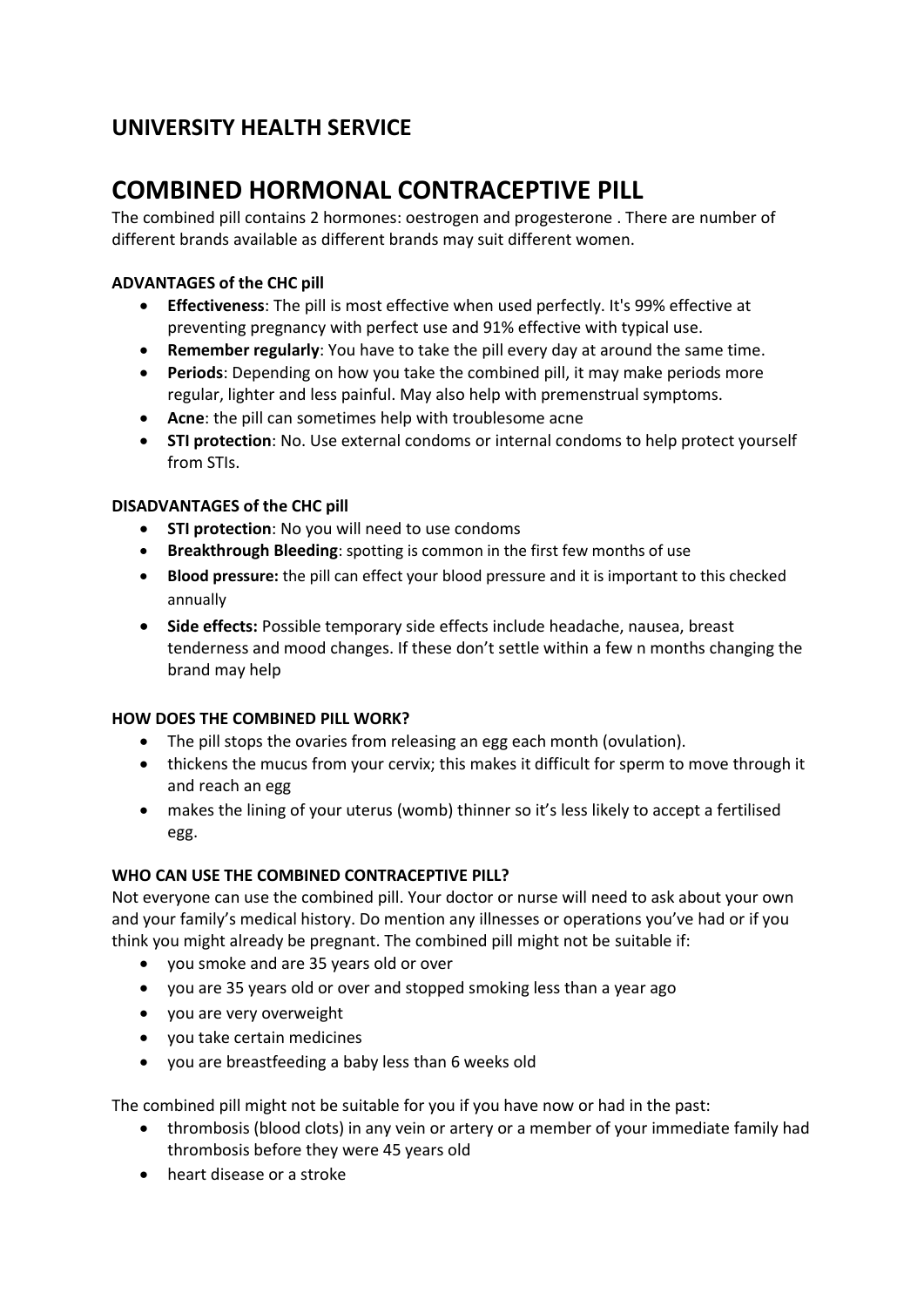- systemic lupus erythematosus with positive antiphospholipid antibodies
- a heart abnormality or circulatory disease, including hypertension (raised blood pressure)
- migraine with aura
- breast cancer or you have the gene that's associated with breast cancer
- active disease of the liver or gall bladder
- diabetes with complications
- you are immobile for a long period of time or use a wheelchair
- you are at high altitude (more than 4,500m) for more than a week.
- the pill may be less effective with some medications your doctor or pharmacist will check this for you
- having severe diarrhoea or vomiting will reduce the effectiveness of the pill and you should use condoms during this illness and the next 7 days

If you're healthy, don't smoke and there are no medical reasons for you not to take the pill, you can use it until you are 50 years old. You'll then need to change to an alternative method of contraception.

#### **ARE THERE ANY RISKS ASSOCIATED WITH THE COMBINED CONTRACEPTIVE PILL?**

• *THROMBOSIS RISK* A very small number of pill users may develop venous thrombosis (a blood clot in a vein), arterial thrombosis (a blood clot in an artery which can lead to heart attack or stroke),*:* risk of thrombosis is greatest if any of the following apply to you: you smoke, you are very overweight, you have a thrombophilia (a tendency to blood clotting), are immobile for a long period of time or use a wheelchair, or a member of your immediate family had venous thrombosis before they were 45 years old. If you've ever had thrombosis, you shouldn't use the pill. Also if you have high blood pressure, have migraines with aura or you're diabetic. The risk of thrombosis is highest in the first 4 months of pill use.

## **You should seek medical advice urgently if you develop any of the following**

- $\circ$  pain in the chest, including any sharp pain which is worse when you breathe in, breathlessness, or coughing up blood
- $\circ$  painful swelling in your leg(s)
- o weakness, numbness, or bad 'pins and needles' in an arm or leg
- o unusual headaches or migraines that are worse than usual
- o sudden problems with your speech or eyesight
- *BREAST CANCER RISK*: pill users appear to have a small increased risk of being diagnosed with breast cancer compared to non-users of hormonal contraception. This risk reduces with time after stopping the pill and is undetectable 10 years after stopping.
- *CERVICAL CANCER RISK*: there's a small increase in the risk of developing cervical cancer with longer use of the combined pill. This reduces over time after stopping the pill.
- If you develop any new conditions, tell your doctor or nurse so they can check it's still safe for you to take the pill.
- If you go into hospital for an operation or have an accident which affects the movement of your legs, tell the doctor you're taking the combined pill. You may need to stop taking the pill or need other treatment to reduce the risk of developing thrombosis. There are other contraceptive methods you can use instead.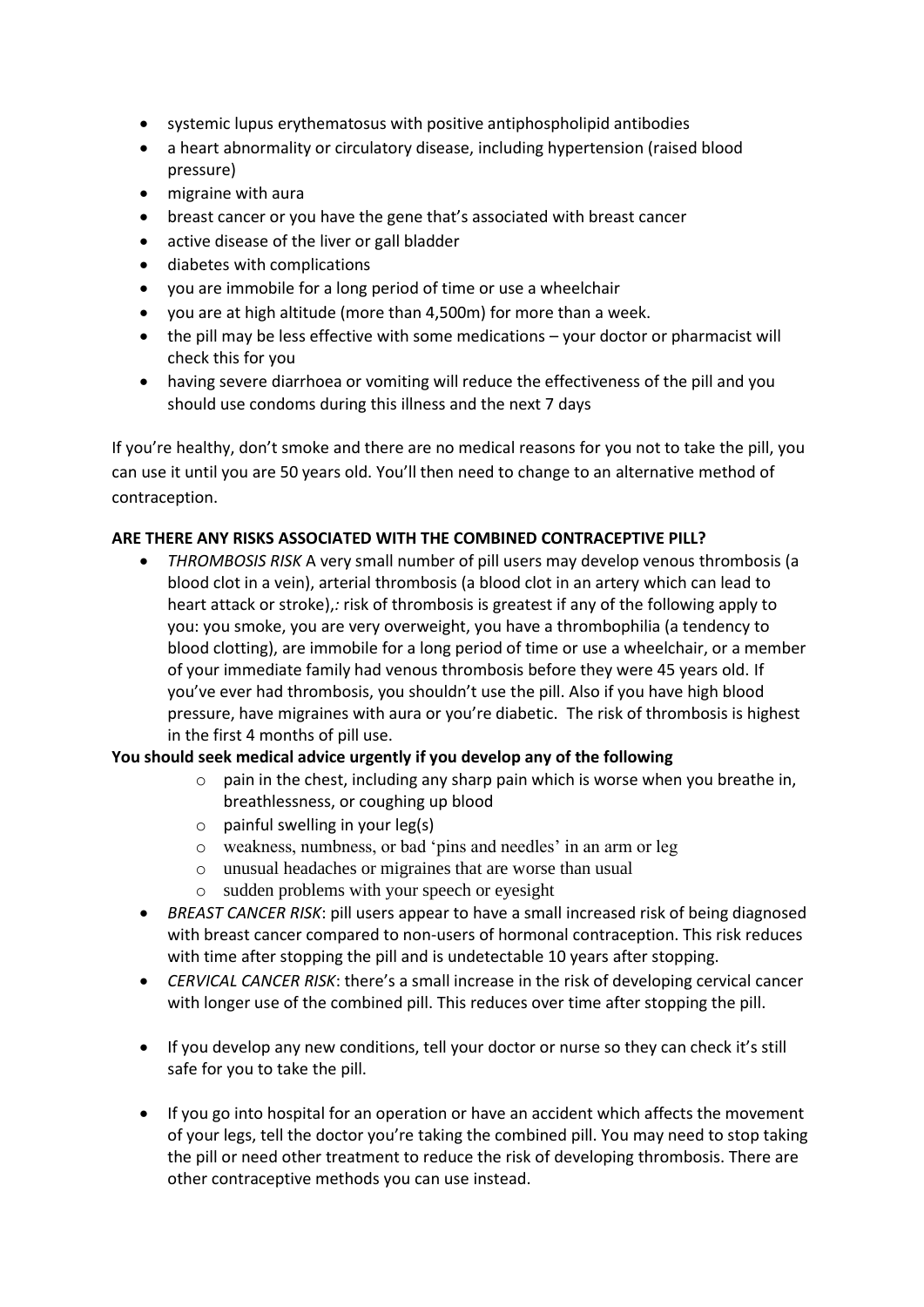#### **WHEN CAN I START THE PILL?**

You can start the pill any time in your menstrual cycle if you're sure you're not pregnant. If you start the pill:

- on the first day of your period, you'll be protected from pregnancy immediately.
- up to, and including, the fifth day of your period, you'll be protected from pregnancy immediately; talk to your doctor or nurse about whether you need additional contraception if you have a very short cycle or a cycle that changes.
- at any other time in your menstrual cycle, you'll need to avoid sex or use additional contraception, such as condoms, for the first seven days of pill-taking.

#### **HOW DO I TAKE THE PILL?**

The guidelines here have changed. The reason for the change is the ovaries MAY become active during the 7 day 'pill free week' and so the new regimens THEORETICALLY reduce the risk of pregnancy. There are 4 ways to use the pill:

#### 1.



Take the pill for 21 days *Followed by...*  7 days hormone free break Start the next pack straight away even if you are still bleeding. Period and period pain/ headache/ mood change will occur during 7-day break Incorrect use is riskiest around the 7-day break

2.



| Take the pill for 21 days<br>Followed by   |
|--------------------------------------------|
| 4 days hormone free break                  |
| Start the next pill pack after 4 days      |
| Period and period pain/ headache/          |
| mood change will occur during 4-day        |
| break                                      |
| Incorrect use is riskiest around the 4-day |
| break, but might be less risky with a 4-   |
| day than a 7-day break                     |
|                                            |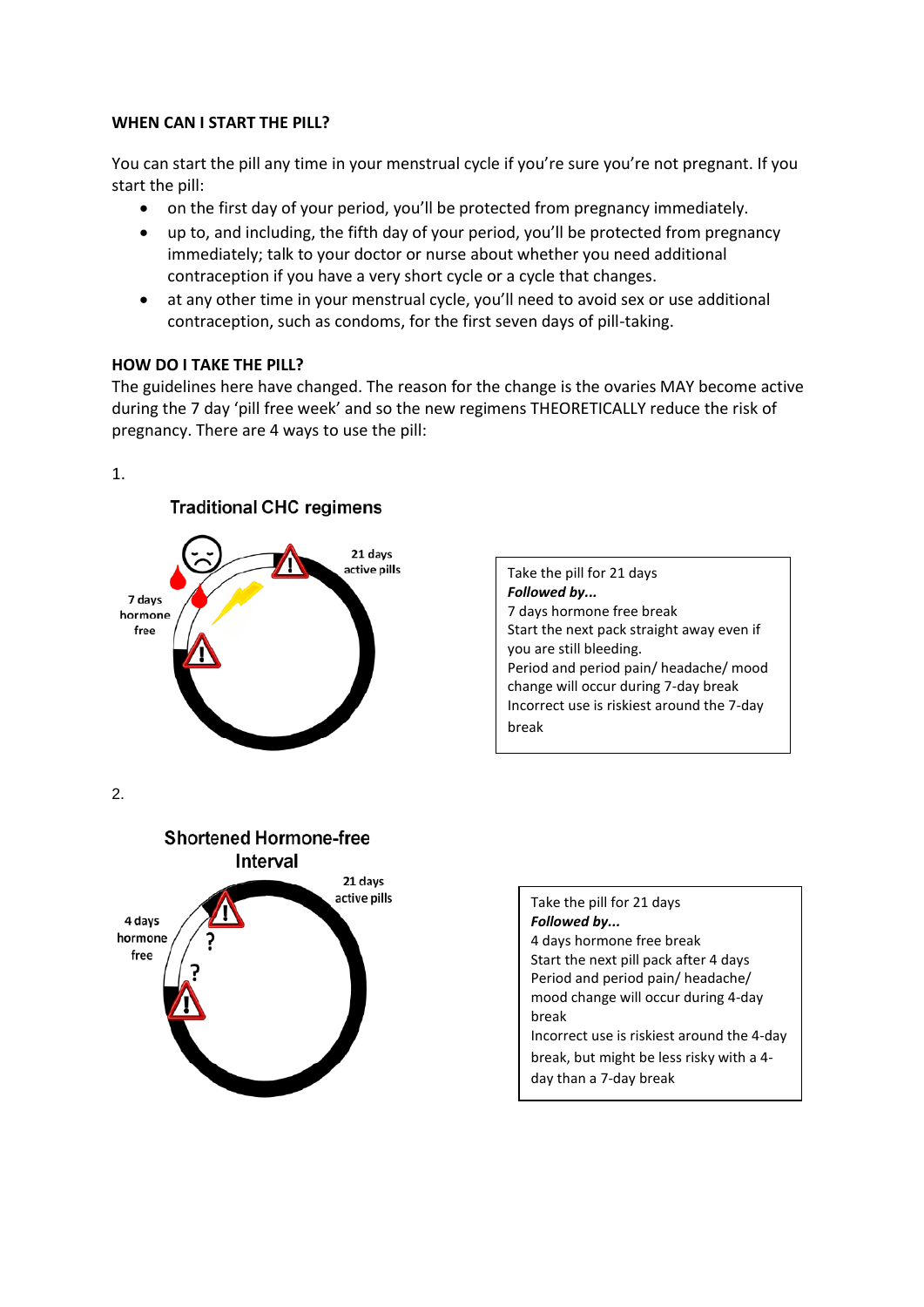

...if breakthrough bleeding for 4 consecutive days after **at least 21 days** of pill taking, take a 4-day break...

...then restart continuous use for **at least 21 days**... and so on

#### **MISSED PILLS - what you need to do depends on:**

• how many pills you have missed (you have missed a pill when it's more than 24 hours since you should have taken it)

consecutive days bleeding...

..4 davs

hormone free

- when you missed your pill (where you are in the pack)
- the type of combined pill you're taking

#### **What if I have missed 1 pill?**

If you have missed 1 pill anywhere in the pack or started a new pack 1 day late, you're still protected against pregnancy.

You should:

If no bleeding,

keep going

At least 21 days pills (or rings or patches)

- take the last pill you missed now, even if this means taking 2 pills in 1 day
- carry on taking the rest of the pack as normal